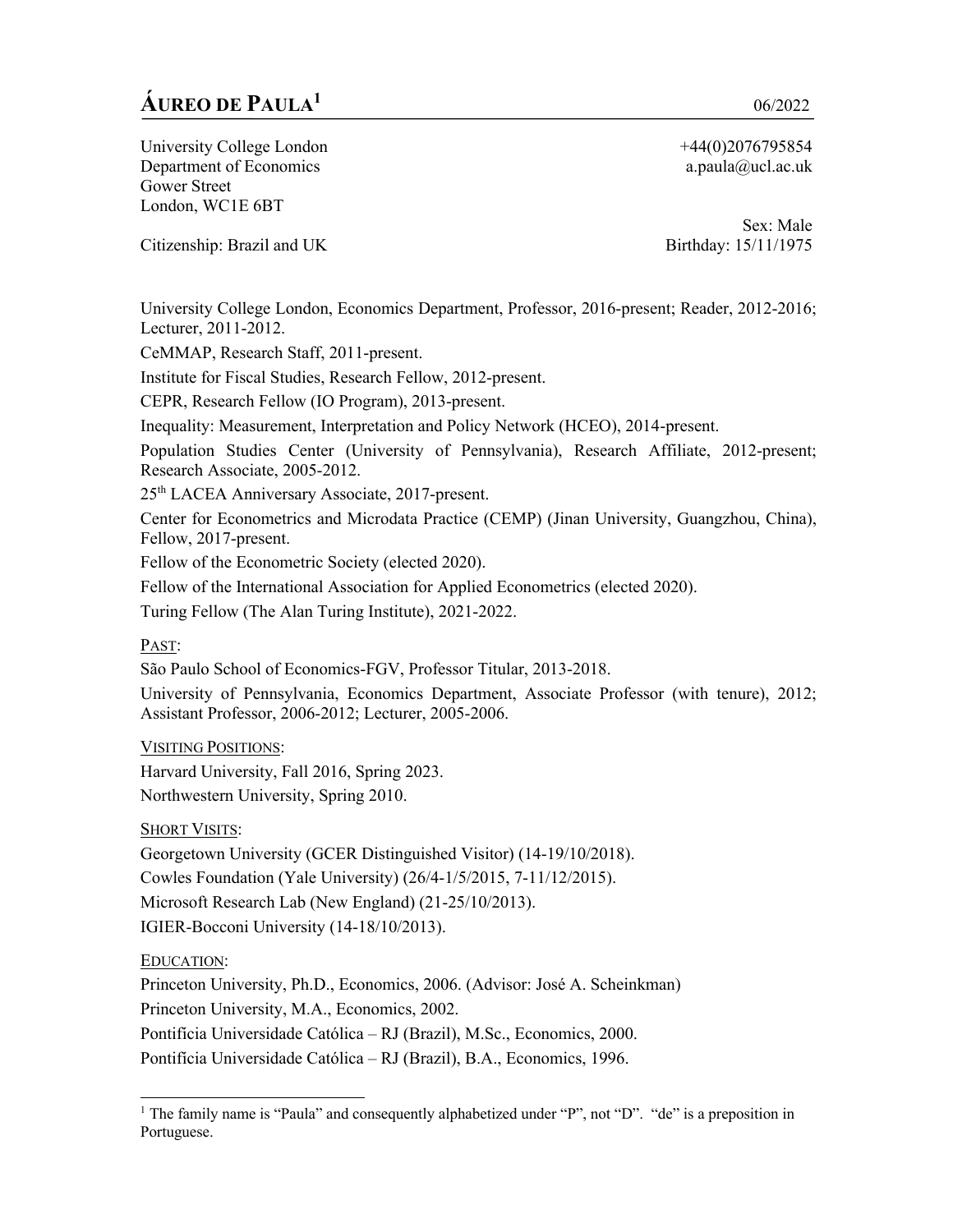MAJOR FIELDS OF INTEREST:

Microeconometrics and Applied Microeconomics.

EDITORIAL EXPERIENCE:

Managing Editor of: *Review of Economic Studies*, 08/2015-08/2019 (856 articles; turnaround time: 70 days (mean), 22 days (median)).

Editor of: *Econometrics Journal* Special Issue on the Econometrics of Networks (w/ J. Abbring) (2017); The Econometrics of Networks (Advances in Econometrics, V.42) (w/ M. Voia and E. Tamer)

Editorial Board Member of: *Review of Economic Studies*, 2012-Present.

Associate Editor of: *Journal of Econometrics*, 2022-Present; *Econometric Reviews*, 2020-Present; *The Econometrics Journal*, 2012-2024; *Journal of Business and Economic Statistics*, 2012-2015.

GRANTS, AWARDS AND FELLOWSHIPS:

ERC Advanced Grant ("Econometrics for the Firm") (PI), 2022-2027.

UCL SHS Dean's Strategic Fund ("Household Income Expectations"), 2021.

UCL SHS Dean's Strategic Fund ("Enhancing the Inclusivity of B.Sc. Economics Curriculum"), 2021 (Co-Applicant, Project Leader: Dunli Li)

Bill and Melida Gates Foundation Grant No. INV-025566 ("Subjective Expectations and Demand for Contraception"), 2021-2025 (Co-I, PI: Christine Valente)

UCL SHS Dean's Strategic Fund ("Enhancing Students' Data Analytic Skills with Python"), 2021 (Co-Applicant, Project Leader: Dunli Li)

UCL SHS Strategic Fund, Educational Enhancement Grant ("Understanding and Enhancing Undergraduate Student Satisfaction in Economics at UCL"), 2020 (Co-Applicant, Project Leader: Dunli Li)

ESRC Research Grant ("Social Interactions and the Optimal Design of Welfare Systems") (PI), 2020-2022.

ESRC Legacy Grant ("cemmap Legacy Centre") (Co-I, PI: Andrew Chesher), 2020-2025.

ESRC Large Grant ("Advancing Microdata Models and Methods") (Co-I, PI: Andrew Chesher), 2017-2021.

Bill and Melida Gates Foundation Grand Challenges Explorations Phase I Grant ("Subjective Expectations and Demand for Contraception"), 2017-2018 (Co-I, PI: Christine Valente)

British Academy/Leverhulme Small Research Grant ("Estimation of Production Functions with Firms' Transactions Data") (PI), 2017-2019.

British Academy Mid-Career Fellowship (PI), 2016-2017.

ERC Starting Grant ("Econometric Analysis of Interactions Models") (PI), 2013-2018.

Netspar Grant (Co-PI, with B. Honore) ("Joint Retirement in Europe"), 2013.

NSF Grant No. SES-1123990 ("Identification and Inference of Strategic and Social Interactions Models") (PI), 2011-2014 (terminated in 2013).

University of Pennsylvania Research Fundation Grant ("Undocumented Migration and Endogenous Coyote Prices") (PI), 2011-2012.

W.E. Upjohn Institute Mini-Grant ("Undocumented Migration and Endogenous Coyote Prices") (Co-PI, with T. Halliday), 2010-2011.

Institute on Aging (IOA) Pilot Grant ("Overconfidence and Decision Making in Aging") (PI), 2009-2010.

Steven H. Sandell Grant (Center for Retirement Research, Boston College) ("Interdependent Durations in Joint Retirement") (PI), 2009-2010.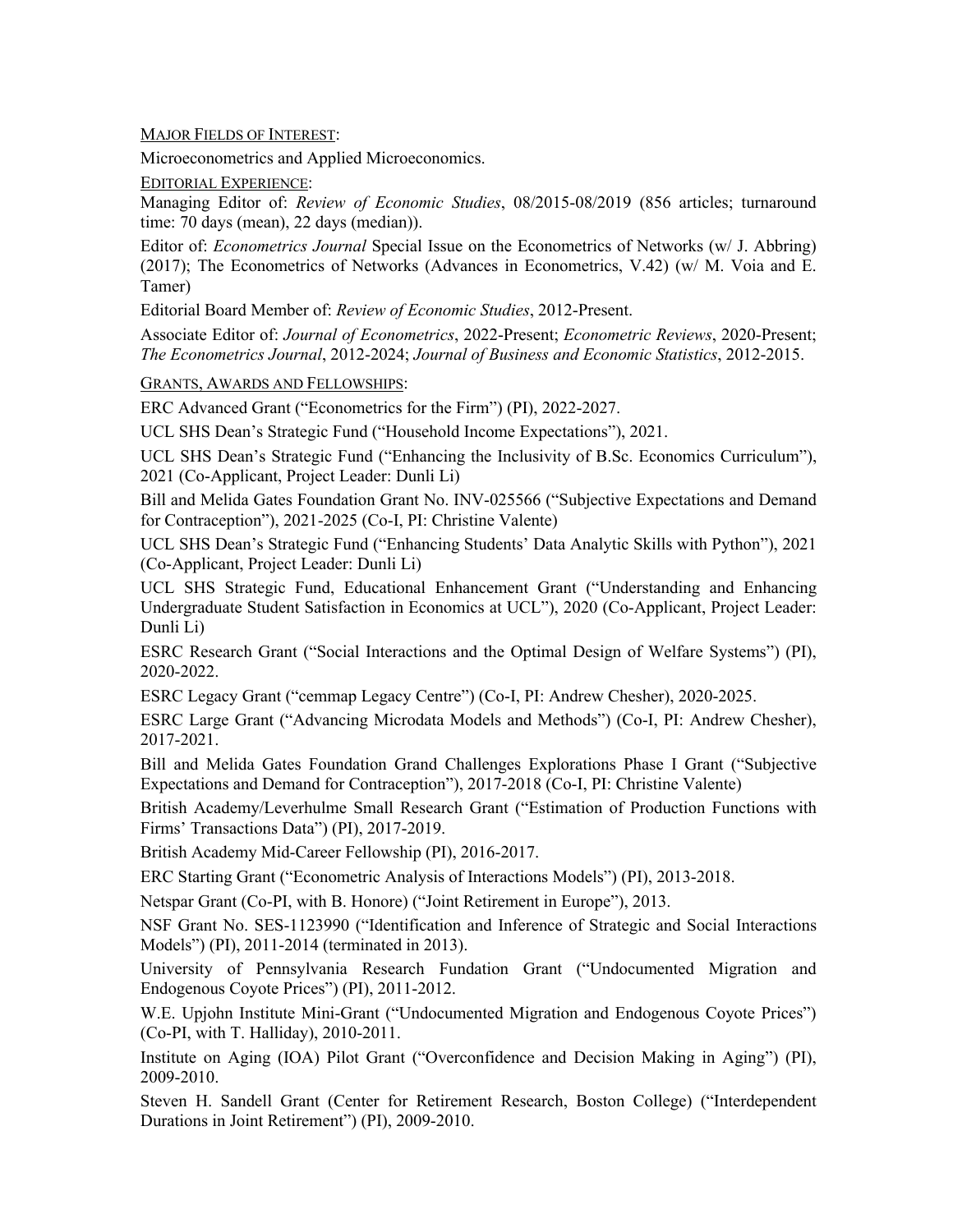NICHD-PSC, PARC, Boettner Center Pilot Project Grant ("An Empirical Study on Behavioral Responses to AIDS") (Co-PI, with P. Todd), 2007-2008.

Speaker at the Review of Economic Studies European Tour, 2005.

CPE (U. of Chicago) and NIH Grant P01 AG10102 ("Social Interactions in a Synchronization Game") (Sub-grantee), 2005-2006.

Fellowship of Woodrow Wilson Scholars, Princeton University, 2003-2005.

Princeton University Graduate Fellowship, 2001-2003.

Princeton University Summer Fellowship, 2001-2004.

J.Wallace Ely '32 Fund Award, Princeton University, 2000-2001.

M.Sc. Thesis approved with Honors, Pontifical Catholic University – RJ, 2000.

CAPES Fellowship, 1998-2000.

Unibanco Award for Academic Performance, 1996.

CNPq (Brazilian National Research Council) Fellowship, 1994.

Pontifícia Universidade Católica Academic Performance Fellowship, 1993-1996.

Second place in admissions exam for Pontifícia Universidade Católica, 1993

NON-ACADEMIC PROFESSIONAL EXPERIENCE:

Consultant for: *Revenue Management Solutions* (2011), *IFC – The World Bank Group* (Apr/99– Aug/99), *Cia. Panamericana de Esportes* (Brazil) (Jul/98–Aug/98), *Banco Icatu* (Brazil) (Nov/97–Dec/97).

*Banco Icatu* (Brazil), Emerging Markets and Company Analyst (Jan/97–Aug/97); Emerging Markets Desk (intern) (Feb/95–Dec/96).

PUBLICATIONS:

- **2021:** "Point-Identification in Simple Binary Outcome Panel Data Models" (with Bo Honoré), *Econometrics Journal*, **24**(2), May, pp.C78-C93.
- **2021:** "Preparing for a Pandemic: Spending Dynamics and Panic Buying During the COVID-19 First Wave" (with Martin O'Connell and Kate Smith), *Fiscal Studies*, **42**(2), pp.249-264. (Featured in: Economics Observatory, VoxEU, The Times, The Daily Mail)
- **2020:** "The Informativeness of Estimation Moments" (with Bo Honore and Thomas Jorgensen),<sup>2</sup> *Journal of Applied Econometrics*, **35** (7), November/December, pp.797-813 (lead article).
- **2020:** "Trade Networks and the Strength of Strong Ties," in A. de Paula, E. Tamer and M. Voia (eds.), *The Econometrics of Networks*, *Advances in Econometrics*, **42**, October, pp.83-110. (Emerald Publishing)
- **2020:** *The Econometrics of Networks* (co-edited with Elie Tamer and Marcel Voia), Advances in Econometrics, **42** (Emerald Publishing)
- **2020:** "Econometric Models of Network Formation," *Annual Review of Economics*, **12**, August, pp.775-799.
- **2020:** "Strategic Network Formation," in B. Graham and A. de Paula (eds.), *The Econometric Analysis of Network Data*, pp.42-64. (Academic Press/Elsevier)
- **2020:** "Introduction" (with Bryan Graham), in B. Graham and A. de Paula (eds.), *The Econometric Analysis of Network Data*, pp.1-24. (Academic Press/Elsevier)

 $<sup>2</sup>$  A previous version was circulated as "Sensitivity of Estimation Precision to Moments with an Application to a Model</sup> of Joint Retirement Planning of Couples."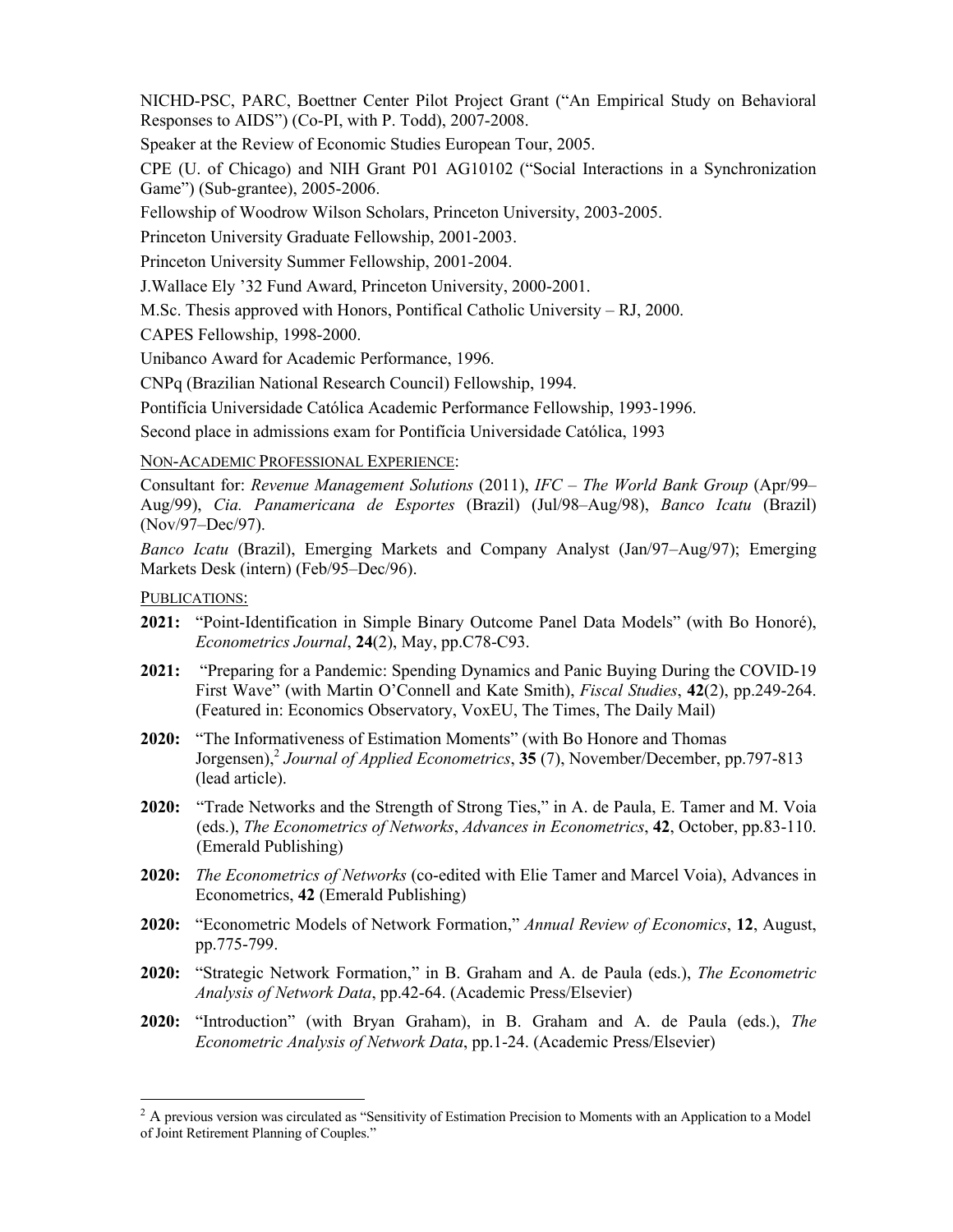- **2020:** *The Econometric Analysis of Network Data*, (co-edited with Bryan Graham) (Academic Press/Elsevier)
- **2019:** "VOG: Using Volcanic Eruptions to Estimate the Health Costs of Particulates" (with Tim Halliday and John Lynham), *Economic Journal*, **129** (620), May, pp.1782-1816. (Featured in: UHERO, Hawaii Tribune-Herald, West Hawaii Today, Honolulu Civil Beat, Hawaii News Now, VoxEU) Top 10% Most Downloaded Papers in The Economic Journal between Jan 2018 and Dec 2019.
- **2019:** "Biomarkers and Self-reported Sexual Behaviors" (with Lucia Corno), *Economica*, 86 (342), pp.229-261. (Featured in: VoxEU, Impact Evaluation Blog)
- **2018:** "A New Model for Interdependent Durations" (with Bo Honoré),<sup>3</sup> *Quantitative Economics*, **9** (3), November, pp.1299-1333.
- **2018:** "Identifying Preferences in Networks with Bounded Degree" (with Seth Richards-Shubik and Elie Tamer)<sup>4</sup>, *Econometrica*, 86 (1), January, pp.263-288.
- **2017:** Introduction for the "Special Issue on Econometrics of Networks" (with Jaap Abbring), *Econometrics Journal*, **20** (3), October, Si-Sii.
- **2017:** "Econometrics of Network Models", in B. Honoré, A. Pakes, M. Piazzesi and L. Samuelson (eds.), *Advances in Economics and Econometrics: Eleventh World Congress* (Econometric Society Monographs, pp.268-323). Cambridge: Cambridge University Press.
- **2017:** "Identification and Estimation of Preference Distributions when Voters are Ideological" (with Antonio Merlo), *Review of Economic Studies*, **84**(3), pp.2138-2168.
- **2014:** "How Beliefs about HIV Status Affect Risky Behaviors: Evidence from Malawi" (with Gil Shapira and Petra Todd), *Journal of Applied Econometrics*, **29** (6), pp.944-964.<sup>5</sup>
- **2013:** "Econometric Analysis of Games with Multiple Equilibria", *Annual Review of Economics*, **5**, January, pp.107-131.
- **2012:** "Inference of Signs of Interaction Effects in Simultaneous Games with Incomplete Information" (with Xun Tang), *Econometrica*, **80** (1), January, pp.143-172.
- **2011:** "The Informal Sector: An Equilibrium Model and Some Empirical Evidence from Brazil" (with José A. Scheinkman)<sup>6</sup>, *Review of Income and Wealth*, 57 (S1), May, pp.S8- S26.
- 2010: "Value Added Taxes, Chain Effects and Informality" (with José A. Scheinkman)<sup>5</sup>, *American Economic Journal: Macroeconomics*, **2** (4), October, pp.195-221.
- **2010:** "Interdependent Durations" (with Bo Honoré), *Review of Economic Studies*, 77 (3), July, pp.1138-1163
- **2009:** "Inference in a Synchronization Game with Social Interactions", *Journal of Econometrics*, **148** (1), January, pp.56-71.
- **2008:** "Conditional Moments and Independence", *The American Statistician*, **62** (3), August, pp.219-221.

<sup>3</sup> Previous versions of this paper appeared as "Interdependent Durations in Joint Retirement Decisions".

<sup>&</sup>lt;sup>4</sup> Previous versions of this paper appeared as "Identification of Preferences in Network Formation Games".

<sup>&</sup>lt;sup>5</sup> This paper is substantially revised from an earlier version that was circulated under the same title (PARC Working Paper No.9, 2008; PIER Working Paper 08-041).

 $6$  Most of the analysis in these papers appeared previously as part of the unpublished manuscript "The Informal Sector" (NBER Working Paper 13486; PIER Working Paper 08-018).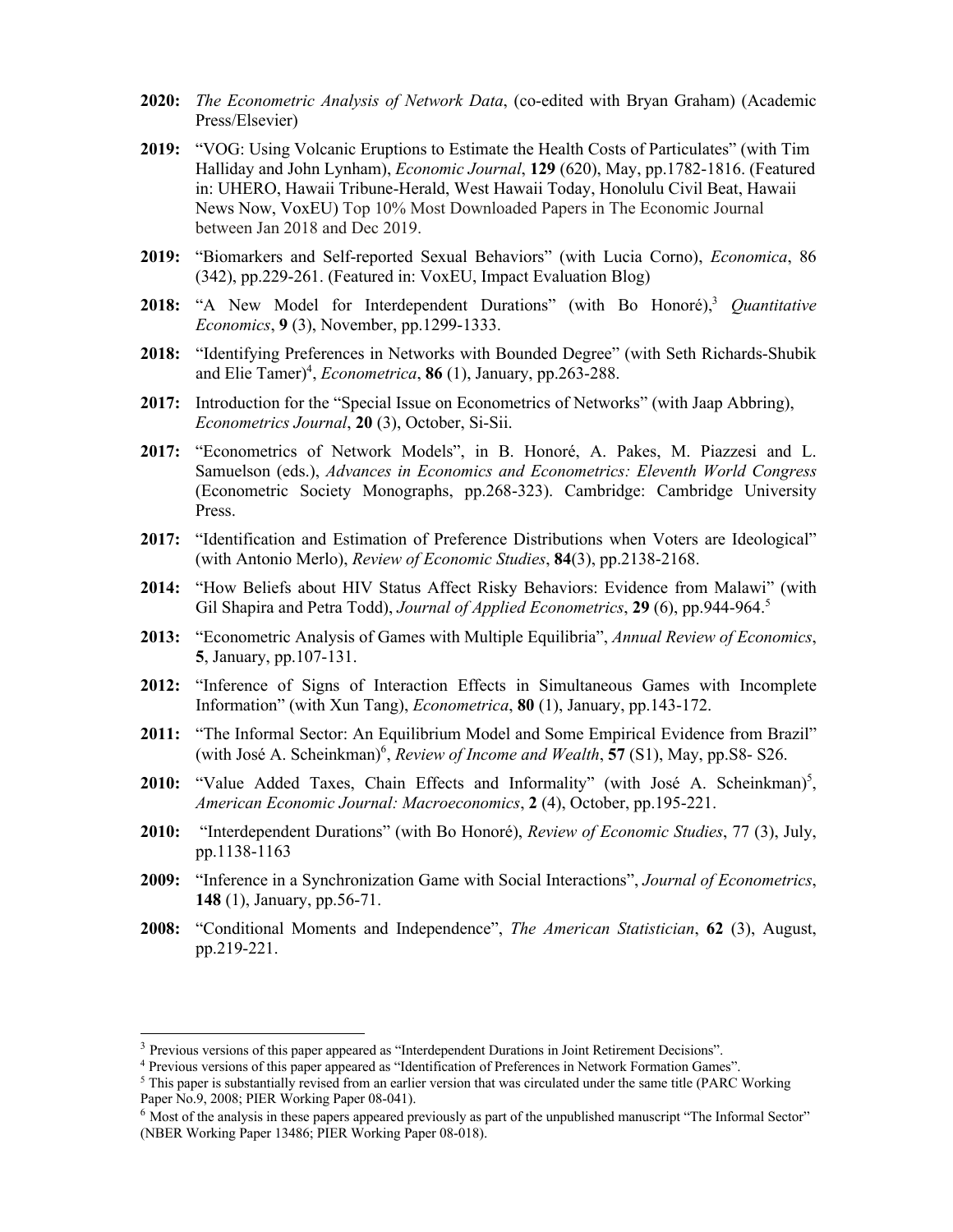- **2001:** "Effects of the Mercosur Integration on External Savings Attraction Mechanisms" (in Portuguese) (with Afonso Bevilaqua and Márcio G.P. Garcia), **in** Renato Baumann (org.), Mercosul – Avanços e Desafios da Integração, Brasília: IPEA/CEPAL, 2001.
- **2000:** "A Note on the Optimal Composition of the Public Debt: Reflections on the Brazilian Case" (in Portuguese) (with Ilan Golfajn), *Brazilian Journal of Applied Economics*, **4** (4), October/December, pp.667-681.

WORKING PAPERS:

"Intergenerational Mobility in Socio-emotional Skills" (with Orazio Attanasio and Alessandro Toppeta). <sup>7</sup> (First version: April 2022)

"Inference of Multiple Equilibria in Discrete Games with Correlated Types" (with Xun Tang). (First version: December 2020)

"Subjective Expectations and Demand for Contraception" (with Christine Valente and Grant Miller) (First version: May 2020; Latest Version: August 2021) (Featured in: PolicyBristol Briefing 82) *Best Paper Prize, Essen Health Conference*

"Identifying Network Ties from Panel Data: Theory and an Application to Tax Competition" (with Imran Rasul and Pedro Souza)<sup>8</sup> (Latest version: April 2020) (revision requested at the *Review of Economic Studies*)

"A Sticky View of Hoarding" (with Christopher Hansman, Harrison Hong and Vishal Singh) (Latest version: August 2021) (Featured in: Wall Street Journal 2x, News at Princeton, Chicago Booth Review "Lessons from the Great Recession to COVID-19")<sup>9</sup>

"CCP and the Estimation of Nonseparable Dynamic Models" (with Dennis Kristensen and Lars Nesheim) (Latest version: November 2015)

"Joint Retirement in Europe" (with Bo Honore) (Latest version: October 2014)

"A MRC Estimator for Semiparametric Ordered-Choice Models" (with Bo Honoré)

WORK IN PROGRESS:

"Estimating Nesting Structures" (with Ali Hortacsu, Jonas Lieber and Julien Monardo)

"Constrained Optimal Risk Sharing in Networks with Imperfect Information" (with Orazio Attanasio, Sonya Krutikova and Pau Milan)

"Spillovers in Social Program Participation: Evidence from Chile" (with Pedro Carneiro, Barbara Flores, Emanuela Galasso and Rita Ginja)

"Keep Money under the Udder" (with Britta Augsburg, Bet Caeyers and Sanghmitra Gautam)

"Undocumented Migration with Endogenous Coyote Prices" (with Tim Halliday)

"Identification in a Dynamic Roy Model" (with Bo Honoré)

"Estimation using List Randomised Variables" (with Aurelia Lepine and Federico Tagliati)

"Joint Subjective Income Expectations in Households" (with Marta Lopes, Enrico Miglino and Jonathan Shaw)

 $^7$  A preliminary version of the analysis in this paper appeared previously as part of the unpublished manuscript "The Persistence of Socio-Emotional Skills: Life-Cycle and Intergenerational Evidence" (LACEA WP51, CEPR DP15254, HCEO WP2020-066, NBER WP27823).

<sup>8</sup> Previous versions have been presented as "Identifying and Estimating Social Connections from Outcome Data" and "Recovering Social Networks from Panel Data: Identification, Simulations and an Application."

<sup>9</sup> This paper supersedes the article previously circulated as "Hoard Behavior and Commodity Bubbles."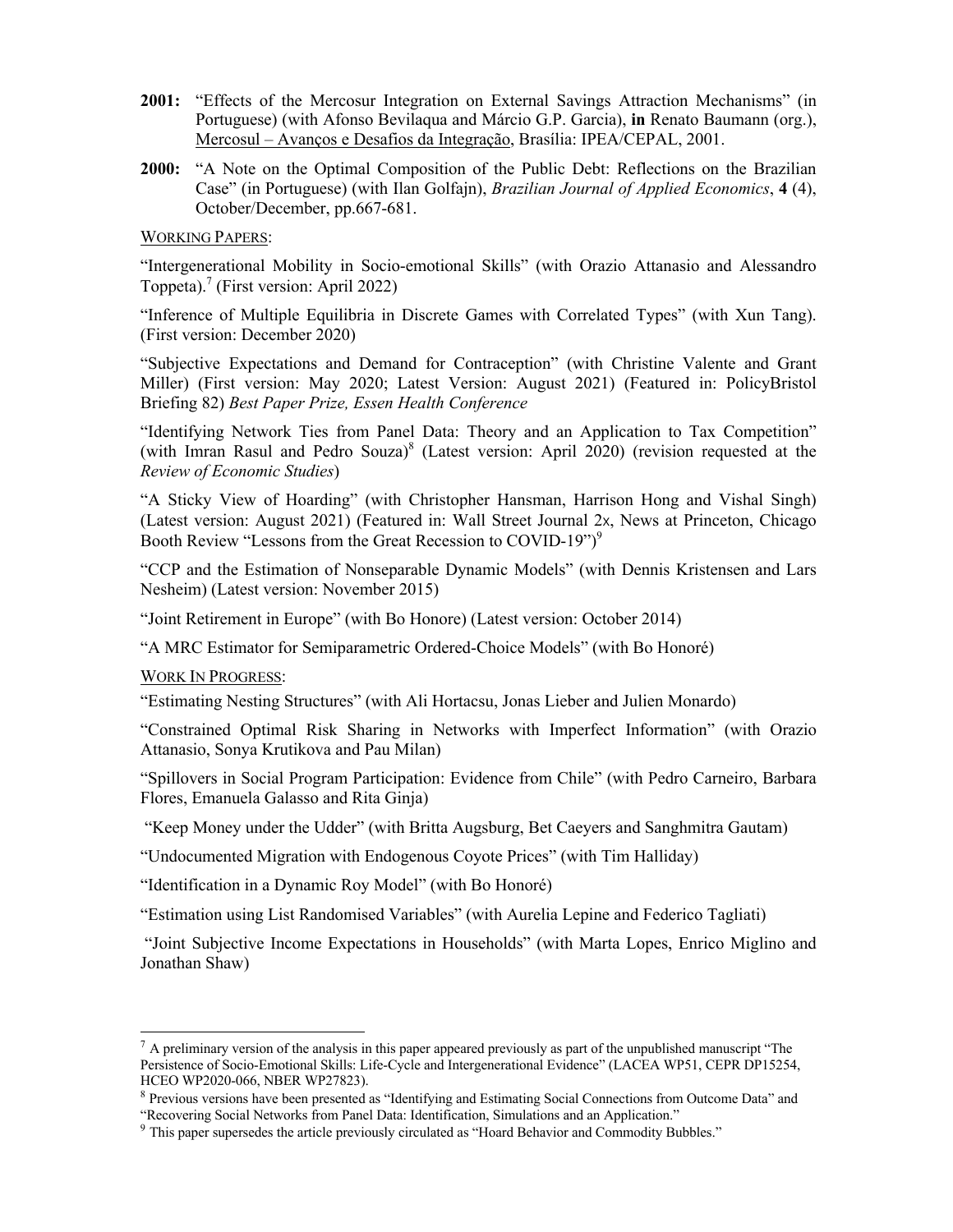## INVITED PLENARY LECTURES:

Economics of Teams and Organizations, University of Munich (LMU) (keynote speaker) (2022).

42o Encontro Brasileiro de Econometria (SBE) (keynote speaker) (2020).

Advances in Econometrics Conf. on "Econometrics of Networks," Sibiu (keynote speaker) (2019).

The 2018 Latin American Workshop in Econometrics, Lima (keynote speaker) (2018).

Solari Lecture, Geneva (2017).

ERMAS, Cluj (keynote speaker) (2017).

IAAE, Milan (DEMS Lecturer) (2016).

World Congress of the Econometric Society, Montreal (invited session) (2015).

IARIW Conf. on the Informal Economy, Kathmandu (keynote speaker) (2009).

CONFERENCES AND SEMINAR PRESENTATIONS:

**2022:** PSE/CREST, York University (conference), Society for Economics of the Household (SEHO), ESEM (invited session), Tinbergen Institute Econometrics Workshop. **2021:** ASSA/Korean-American Economic Association, Cowles Foundation (discussant), Toronto, Bologna, Rice. **2020:** NAWMES (invited session: New Developments in Econometrics), Oxford, Chamberlain Seminar (discussant), EIEF, Bocconi University, CREST, CEPR Virtual Industrial Organisation Seminar (VIOS), Oxford Summer School in Economic Networks, Seminario de Economia Aplicada (SBE), Econometric Society World Congress, University of Pennsylvania, Cornell University, Penn State University. **2019:** AEA (presentation and discussion), University of Liverpool (conference), Collegio Carlo Alberto, IFS Conference (discussion), Stanford, FGV/EESP, University of Kent (conference), EESW, Nova SBE, 2<sup>nd</sup> CeMMAP UCL/Vanderbilt Joint Conference, Stockholm School of Economics, IADB, Microsoft. **2018:** AEA (discussion), LSE, Universitat Pompeu Fabra, Universitat Autonoma de Barcelona, PUC-Rio, INSPER, UCSD, UCLA, USC, REStud Tour Reunion (Conference), Warwick Econometrics Workshop (Conference), Science Po, Empirical Industrial Organisation: Analysis of Contracting and Bargaining (discussion), CEPR-IO Conference (discussion), Monash (Conference), CREAM Conference, UCL, Brandeis, Georgetown, Emory, Northwestern Uni. Conference on Incomplete Models, SOFI, Tilburg. **2017:** Toulouse, INSPER, CMU, Colorado, Johns Hopkins, Bonn, Cowles Found. (Yale), CRETE2017, UBC, Simon Fraser University, King's College, Vanderbilt, Duke, ITAM. **2016:** AEA (2), NAWMES, Royal Economic Society Conference, New York Fed, UPenn, Surrey, CREST (Malinvaud), Gronigen, Amsterdam, Chicago (conference), Harvard, Mannheim, UVA, Hotelling Lectures (conference), LAMES (invited session), Boston College, UT Austin, Columbia. **2015:** NAWMES, Netspar International Pension Workshop, LSHTM, U. de Montreal, Cowles Found. (Yale) (2), Warwick (Workshop), Cambridge (Conference), Montevideo, PSU-Cornell (Conference), NWU, Chicago Fed. **2014:** York University, RHUL, Uppsala, Princeton University, Leuven, Science Po (Conference), Networks Conference (Essex), Copenhagen Microeconometrics Workshop, ESEM, USP, Rice University, New York University, LAMES (invited session), UAB-IAE (Barcelona). **2013:** NAWMES, Oxford University, Universidade do Minho, CEMFI, Cambridge University, FGV-SP, Warwick, University of Naples, CRETE2013, ESEM (invited session), Bocconi University, University of Southern Denmark (canceled), University of British Columbia, "Stats in Paris" Conference, CREST, Grenoble, "Recent Advances in Set Identification: Theory and Applications" Conference (Toulouse). **2012:** NAWMES (discussant), ENTER Jamboree, UC3M, Economics and Music Conference (Essex), NY Fed, Copenhagen Microeconometrics Workshop, Statistical and Econometric Developments in Survival Analysis, Conference on "Legal, Illegal and Criminal Migration" (Collegio Carlo Alberto), ESEM, Aarhus University, Stanford University, Berkeley, QMUL, ECARES, XXXIV Encontro Brasileiro de Econometria (minicourse on "Structural Econometrics" and special session). **2011:** UCL (2), Caltech, UCLA, Identification and Estimation of Models with Strategic Interactions Conference (JAE/Cowles), Copenhagen Microeconometrics Workshop, 11<sup>th</sup> SAET Conference, New Directions in Applied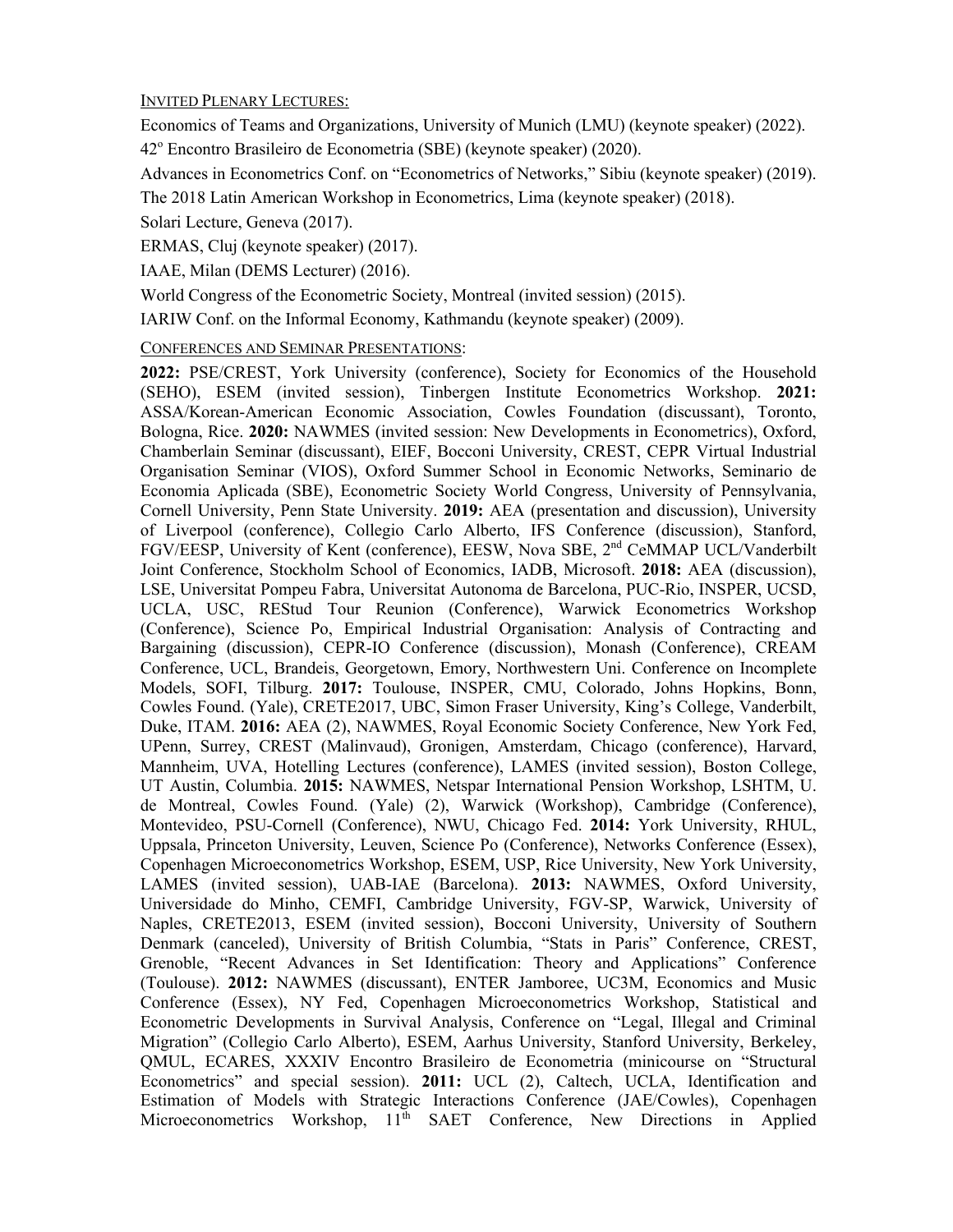Microeconomics: Theory and Evidence (Caltech/NYU/WashU), 13<sup>th</sup> Annual Conference of the Retirement Research Consortium, ESEM, FGV-RJ, FGV-SP, Wash. U./Olin, Bristol, LSE, NEUDC at Yale, XXXIII Encontro Brasileiro de Econometria (special session). **2010:** PUC-Rio, University of Illinois at Urbana-Champaign, Chicago Fed, Wisconsin, UCSD, Northwestern University, University of Chicago (Economics), Copenhagen Microeconometrics Workshop, Applied Microeconometrics Conference (Oxford), SED, ESWC, Advancing Applied Microeconometrics Conference (UCL/Cowles), CIREQ, Econometric Analysis of Social Interactions Conference (Northwestern), NYU, Manheim, Tinbergen Institute, Tilburg, SEA Meetings. **2009:** 1st AMERB; UT, Austin; SED; Copenhagen Microeconometrics Workshop; SITE; ESEM; Lehigh; CIREQ, Tulane, Indiana University, Rochester. **2008:** NAWMES; U. de Montreal; U. of Chicago (Economics), Cowles Conference on Identification in Economic Models, NASMES, Wharton (Applied Economics Workshop), Copenhagen Microeconometrics Summer Workshop, ESMES, Duke Miniconference on Identification, NEUDC at BU, Columbia, LAMES, Brown. **2007:** Penn State University; Syracuse University; Northwestern University; SED; Copenhagen Microeconometrics Summer Workshop; New York Fed; LAMES; XXIX Encontro Brasileiro de Econometria; Microeconomics of Growth (World Bank) (attendee). **2006:** PIER-IGIER Conference on New Research on Human Capital Investment in Developing Countries (discussant); NASMES; Stanford Institute for Theoretical Economics; NEUDC at Cornell; University of Virginia; University of Pittsburgh; Greater New York Metropolitan Area Econometrics Colloquium. **2005:** Chicago Fed; UPenn; CEMFI; NYU; U. of Chicago (Economics); Cornell; IFS/UCL; Toulouse; CES/IFO; PUC-Rio; Chicago-Argonne Institue for Computational Economics (attendee); U. of Chicago (Center for Population Economics); UIUC. **2001-2004:** LAMES; Princeton, New Directions in General Equilibrium Analysis (Cowles Foundation) (attendee), Summer Workshop in Applied Economics (SSRC) (attendee).

## TEACHING EXPERIENCE:

Econometrics (graduate), Statistics (undergraduate) (Penn, UCL, LSE and FGV/EESP).

Shorlisted for UCL Provost Education Awards (with Dunli Li) ("Assessment and Feedback," 2021).

Faculty Education Awards (with Dunli Li) ("Assessment and Feedback," 2021).

Nominated for UCL Student Choice Awards ("Inspiring Teaching Delivery," 2018; "Excellent Personal Tutoring," 2019).

Nominated for the Economics Network Teaching Awards (UCL), 2013.

Irving B. Kravis Award for Excellence in Undergraduate Teaching (Penn Economics Department), 2008.

#### SHORT COURSES:

"Econometrics of Networks," London Business School (2020); Jinan University Econometrics Camp "Econometrics of Games" (2020); "Peer Effects and Social Interactions," Mannheim and Bonn University Summer School, Germany (2019); "Topics in Structural Methods," University of Geneva, Switzerland (2017); "Topics in Structural Methods," FGV-EESP, Brazil (2013); "Topics in Structural Methods," XXXIV Encontro Brasileiro de Econometria, Brazil (2012).

## GRADUATE SUPERVISION (YEAR):  $(* =$  primary or co-supervisor)

*PhD Committees (UCL):* Hikaru Kawarazaki (ongoing),\* Wenhao Cheng (ongoing),\* Guanyi Wang (ongoing),\* Guglielmo Ventura (ongoing),\* Paula Spinola (ongoing),\* Elena Ashtari Tafti (ongoing),\* Anusha Guha (ongoing),\* Andrea Smurra (ongoing),\* Enrico Miglino (ongoing),\* Kate Smith (2022),\* Guillermo Uriz-Uharte (2020),\* Javier Brugues (2020),\* Marleen Marra (2019), Thomas Hoe (2018), Sanghmitra Gautam (2017),\* Barbara Flores (2017),\* Cristina Gualdani (2017),\* Paul Lesmes (2017),\* Federico Tagliati (2017),\* Valerio Dotti (2016), Nicolas Motz (2016), Jose Guerra (2015).

*PhD Committees (UPenn)*: Gil Shapira (2011), Seth Richards-Shubik (2010), Jian Hua (2010), Michaela Gulementova-Swan (2009), Hailey Hayeon Joo (2008), Olivia Ceccarini (2008),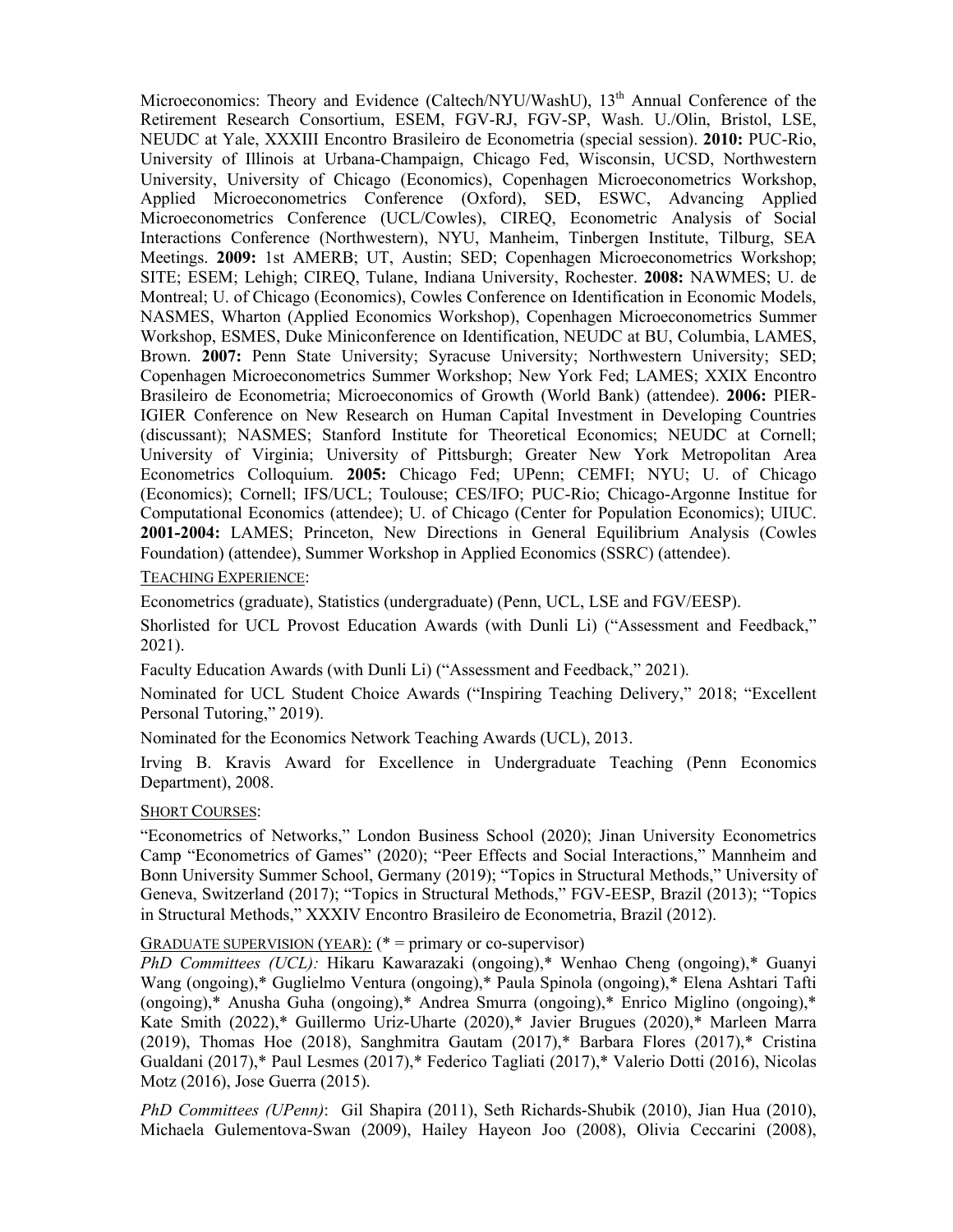Adhemar Villani (2008), Juntian Xu (2007, Statistics), Xiaojing Ma (2007), Daniel Vellasquez-Nunes (2007).

*PhD Committees (Other)*: Yujung Hwang (2019) (Yale University).

*Internal PhD Examiner (UCL)*: Alex Armand (2014), Laura Blow (2016), Arun Advani (2017), Thomas Hoe (2018), Marleen Marra (2019), Zanna Iscenko (2020).

*External PhD Examiner:* University of Copenhagen (2), London School of Economics (2), University of Bristol, CEMFI, University of Toulouse, Tilburg University, Institute for International Economic Studies (IIES), University of Oxford.

M.Sc. Supervisor for 15 students at UCL.

## ADMINISTRATIVE ASSIGNMENTS:

BSc Programme (co-director) (UCL), 2020-present. Recruiting Committee (UCL), 2013 (Deputy-Chair), 2014-2015 (Chair). Department Seminar (co-organizer) (UCL), 2012. Applied Microeconomics Seminar (co-organizer) (UCL), 2012. Demography Graduate Group (Penn). Latin American and Latino Studies Program (Penn). Associate Undergraduate Chair (Advising) (Penn), 2006-2009. Grad Admissions (Penn), 2006.

## CONFERENCE ORGANIZATION:

5<sup>th</sup> European Meeting on Networks, 2017; Berkeley/CeMMAP Conference on Networks (2016) (with Bryan Graham and Jasjeet Sekhon); Conference for Hotelling Lectures (Speaker: Matthew Jackson) (2016), co-organizer (with Sanjeev Goyal); Review of Economic Studies May Meetings 2016 (with Suphanit Piyapromdee); Recent Contributions to Inference in Game Theoretical Models (2013), co-organizer (with Elie Tamer); 2007 Greater New York Metropolitan Area Econometrics Colloquium, co-organizer (with Kevin Song).

## PROFESSIONAL SERVICE:

Program Committee for: North-American Winter Meetings of the Econometric Society, 2021; Econometric Society World Congress, 2020; EEA Young Economist Best Paper Award, 2019, 2020; Implementation of Structural Dynamic Models: Methodology and Applications, 2017-2019; European Meeting on Networks, 2016-2019; Hotelling Lectures Conference (LAMES, Medellin), 2016; European Winter Meetings of the Econometric Society, 2015, 2018; LACEA Meetings, 2014; EEA Meetings, 2013-2015; North American Summer Meetings of the Econometric Society, 2013, 2016; Royal Economic Society Meetings, 2012-2015; Econometric Society European Meetings 2012-2014, 2016-2018; Latin American Meetings of the Econometric Society 2008, 2017; XXVIII Brazilian Econometrics Meeting, 2007.

Program Co-Chair for: Econometric Society European Meetings, 2021 (Copenhagen).

Member for: Econometric Society Council (2022-2025); Econometric Society Europe Regional Standing Committee (RSC) (2020-2022); Econometric Society Latin America Regional Standing Committee (RSC) (2022-2025).

Advisory Board Member for: Econometric Society Dynamic Structural Econometrics (DSE) Conferences and Summer Schools (since 2019); Academic Steering Committee for EDEPO (IFS) (since 2019); TSE Scientific Council (2022-2025).

Director for: *Review of Economic Studies*, 2020-Present.

Organising Committee for: Chamberlain Seminar, 2022-Present.

Professional Membership: Econometric Society, International Association for Applied Econometrics, American Economic Association, Royal Economic Society, European Economic Association, Royal Statistical Society.

REFEREE EXPERIENCE: *Acta Mathematica, AER* (7)*, AER: Insights*, *AEJ: Applied Economics, AEJ: Macroeconomics* (3)*, American Statistician* (2), British Academy (18), *Communications in*